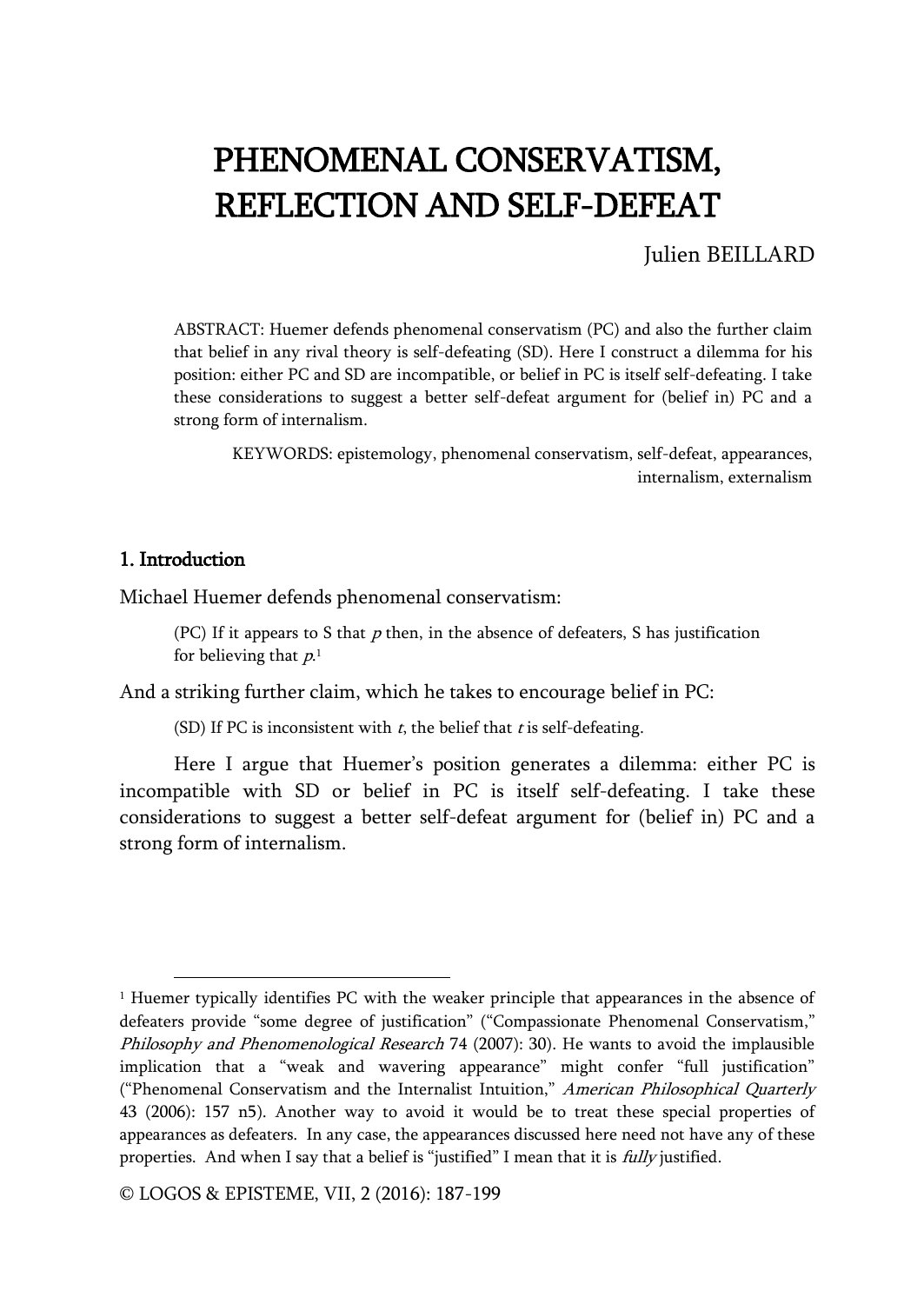## 2. SD and Strong Internalism

A few words about how PC and SD are to be understood. Appearances are conscious states with propositional contents (or objects of such states) that produce inclinations to belief. Defeaters are things that deprive beliefs of justification.<sup>2</sup> For now, I simply note that Huemer takes defeaters to be "grounds for doubting that one knows."<sup>3</sup> And, for now, I will assume a strong form of internalism:

S has grounds for attitude A with respect to  $p$  only if it appears to S that something makes A rational for S with respect to  $p$ .

So, on this interpretation, PC suggests an intuitively appealing account of justified belief and it may enable us to counter arguments for skepticism.<sup>4</sup>

These considerations impose a very strong condition on self-defeating belief:

S's belief that  $p$  is self-defeating only if, (at least partly) in virtue of S's belief that <sup>p</sup>, it appears to S that something makes it rational for S to doubt that S knows that p.

On this interpretation, then, SD implies that it appears to Huemer's opponents that they have reasons for doubting that their own beliefs about justification count as knowledge. Not surprisingly, his argument for SD does not establish this false claim. But it is worth considering why exactly the argument fails (on this interpretation). The core of the self-defeat argument runs as follows:

(P1) Beliefs are based only on appearances.

(P2) Justified beliefs are based on their justifiers.

(C/SD) If PC is inconsistent with  $t$ , the belief that  $t$  is self-defeating.

And Huemer takes this argument to encourage belief in PC.

Now it does seem that there is a problem in this vicinity for Huemer's opponents. Rival theories imply that appearances alone can never justify beliefs.

<sup>&</sup>lt;sup>2</sup> Of course, if there is nothing more to say about the nature of defeat, PC threatens to collapse into the empty claim that beliefs are justified if nothing makes them unjustified. (And it does collapse if S believes that  $p$  only if it appears to S that  $p$ .)

<sup>3</sup> Michael Huemer, "Phenomenal Conservatism and Self-Defeat: A Reply to DePoe," Philosophical Studies 156 (2011): 9.

<sup>&</sup>lt;sup>4</sup> The implication depends on two assumptions: (1) if it appears to S that p and S believes that p on that basis then, in the absence of defeaters, the fact that it appears to S that  $p$  is what justifies S's belief that  $p$ , and (2) a belief is justified if the subject bases the belief on something that justifies the belief. I accept (1) and (2) throughout this discussion.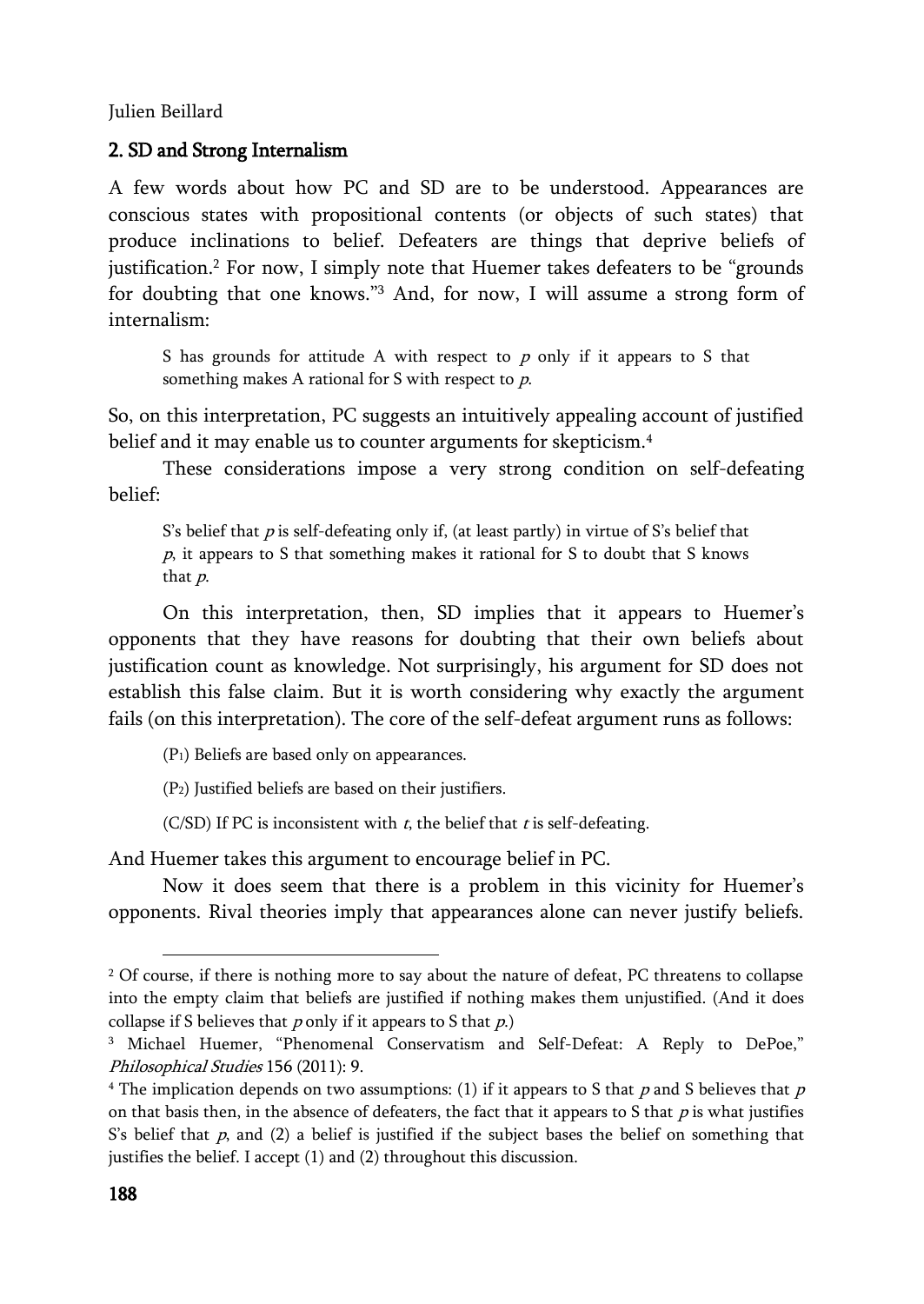Plausibly, though, all relevant beliefs – any that, intuitively, might count as justified beliefs – are based only on appearances. Only some set of appearances could act as the conscious cause of any belief.<sup>5</sup> So  $P_1$  is the claim that any relevant beliefs are (relevantly) based only on appearances. And P<sup>2</sup> is the claim that the basis of a justified belief is what justifies it. This too seems plausible. Granting these claims, we may infer that belief in a rival theory is based on something that justifies the belief only if the theory is not true.

These considerations may seem to support SD and, given some further assumptions, they may also seem to support the further conclusion that belief in PC is justified.<sup>6</sup> But this cannot be right. Imagine that I believe a simple reliabilist theory:

(R) A belief is justified if and only if it was reliably caused.<sup>7</sup>

j

Does the self-defeat argument succeed against my belief in R? No. At most,  $P_1$  and  $P_2$  imply that if R is true my belief in R is unjustified (and perhaps selfdefeating). But SD implies that my belief is unjustified. Suppose, however, that PC is true rather than R. Then my belief might be justified. I might believe R because it appears to me that R is true, and it might not appear to me that anything makes it doubtful that I know R. For example, it might not appear to me that there is any reason to doubt that my belief is reliably caused. Many of Huemer's opponents must be in this kind of epistemic situation. So in the actual world, at least, PC and SD are incompatible. PC implies that certain (token) beliefs about justification are justified, whereas SD implies that these same beliefs are *not* justified, in virtue of defeating themselves.

Suppose instead that R is true. Would my belief in R be self-defeating in that case? Maybe, but the self-defeat argument gives no support to that conclusion. R and P<sup>2</sup> are incompatible, since R implies that justified beliefs need

 $5$  So P<sub>1</sub> does not imply that beliefs have no other causes. It is also worth noting that, on this interpretation,  $P_1$  does not imply that the subject *consciously bases* her belief on some set of appearances – that she is conscious of taking the belief to be justified in virtue of a conscious state that causes the belief.

 $6$  These further assumptions are that  $(1)$  a belief that is (or would be) unjustified if it is (or were) true is unjustified, (2) there is some theory of justification such that we can be justified in believing that theory and (3) belief in PC is not self-defeating. I will later challenge both (1) and (3).

<sup>7</sup> So as to ensure that R and PC are inconsistent, we may stipulate that reliably caused beliefs need not always be beliefs appropriately based on appearances in the absence of defeaters. Perhaps a reliably caused belief is a belief caused by a mental faculty with a strong tendency to produce true beliefs. But it makes no difference to my argument how exactly reliability should be understood.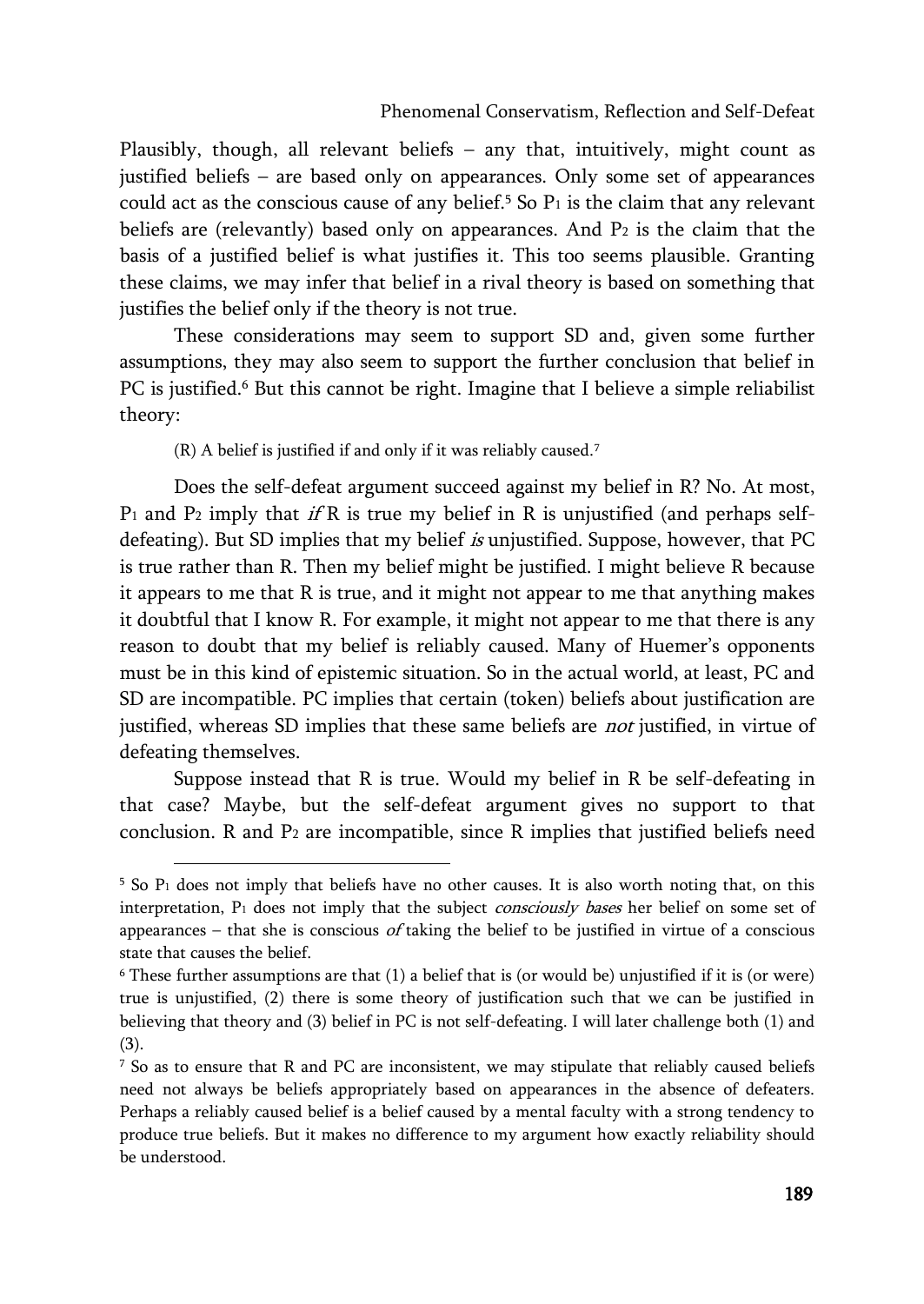not be *based* on anything (in the relevant sense). Indeed, P<sub>2</sub> seems to be flatly incoherent, if R is true. How could any belief be 'based' on the fact that it was reliably caused? Moreover, R implies that beliefs are *un*justified only if they are not reliably caused, but  $P_1$  and  $P_2$  say nothing about the causes of any belief. At most, they imply that, if R were true, my belief in R would fail to meet a merely possible condition on justified beliefs. So on the present interpretation Huemer's self-defeat argument is badly defective.

## 3. Strong Internalism or Weak Internalism?

My main conclusion in the last section was that Huemer's self-defeat argument is unsound under PC and strong internalism. Thus, if the argument is meant to establish that belief in PC and strong internalism is rational, or more rational than belief in any rival theory, it seems that the argument fails on its own terms.<sup>8</sup> Then again, the terms are unclear. Huemer often seems to endorse strong internalism. For example, it may be implied by the "central internalist intuition about justification" that he takes to support PC, for example:

There cannot be a pair of cases in which everything seems to a subject to be the same in all epistemically relevant respects, and yet the subject ought, rationally, to take different doxastic attitudes in the two cases.<sup>9</sup>

Notice a scope ambiguity in this passage, though. Cases C and C\* might be taken to "seem the same" to subject S if and only if they meet a strong internalist condition:

For any property P such that P *appears to S to be* an epistemic property, it appears to S that C and C\* are identical with respect to P.

Or a weaker internalist condition:

For any property P such that P is an epistemic property, it appears to S that C and C\* are identical with respect to P.

If PC encodes the weaker form of internalism, and an associated conception of defeat, there could be defeaters for a belief when it appears to the subject that she knows its content. Then the objection to the self-defeat argument urged in the last section fails.

<sup>8</sup> Of course, under PC and strong internalism, people might be justified in believing that the self-defeat argument justifies them in believing PC and strong internalism. But presumably Huemer does not take his own belief that the argument justifies his belief in PC to depend on his own confusion or ignorance!

<sup>9</sup> Huemer, "Phenomenal Conservatism and the Internalist Intuition," 151.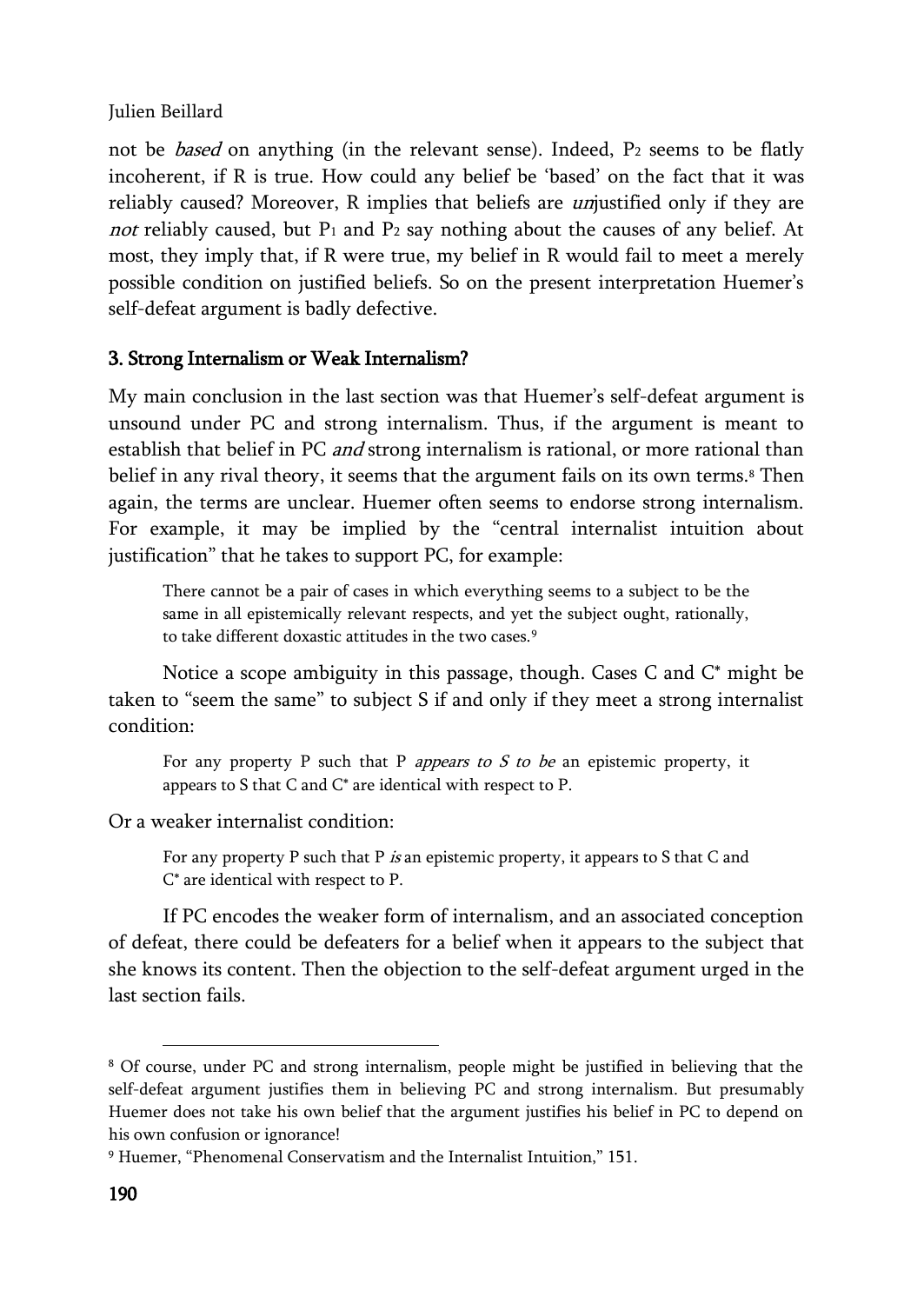It is just not clear how Huemer intends to characterize defeaters. He rejects externalism because he takes it to imply that a person could correctly report on a rational attitude by means of an absurd speech:

I believe that  $p$  for no apparent reason.<sup>10</sup>

j

Presumably we are meant to infer that strong internalism holds for justifiers. And the internalist intuition implies that one of these two forms of internalism must hold for any conditions that determine rational attitudes. But Huemer also appeals to a weak internalist conception of defeat, at times:

The believer's merely *thinking* that the belief that P coheres with rest of his system of beliefs and appearances would not prevent his belief that P from being defeated, provided that the principle governing when a belief's justification is defeated adverts to *actual* coherence relations (or lack thereof).<sup>11</sup>

And yet, if actual incoherence alone defeats beliefs, an equally absurd (Moore-paradoxical) speech could be a correct report of a rational attitude:

I believe that my belief that  $q$  is justified, but my belief that  $q$  is not justified.

In dealing with some objections to the self-defeat argument, at any rate, Huemer appeals to the weaker form of internalism. DePaul worries that even under PC beliefs are not based on their justifiers: we do not believe things on the basis of appearances and the absence of defeaters.<sup>12</sup> Huemer replies that their absence is a mere "requirement" on justified beliefs under PC whereas, under rival theories, things over and above appearances figure in the purported "sources" of justification.<sup>13</sup> Obviously, though, it might not *appear* to the proponent of R that reliable causation is a justifier rather than a mere requirement.

<sup>&</sup>lt;sup>10</sup> Huemer, "Phenomenal Conservatism and the Internalist Intuition," 150, Huemer, "Reply to DePoe," 11.

<sup>&</sup>lt;sup>11</sup> Huemer, "Compassionate Phenomenal Conservatism," Philosophy and Phenomenological Research 74 (2007): 156.

Michael DePaul, "Phenomenal Conservatism and Self-Defeat", Philosophy and Phenomenological Research 78 (2009): 206.

<sup>&</sup>lt;sup>13</sup> Michael Huemer, "Apology of a Modest Intuitionist," *Philosophy and Phenomenological* Research 78 (2009): 228. As further evidence for my interpretation of Huemer's strategy, consider the following passage:

The alternative epistemological theories against which I argue cannot escape selfdefeat in this way. Reliabilism, for example, *holds* that the reliability of one's beliefforming mechanism is responsible for one's having justification for a given proposition; this reliability is not the mere absence of a condition that would interfere with one's having justification (Huemer, "Apology of a Modest Intuitionist," 228, italics mine).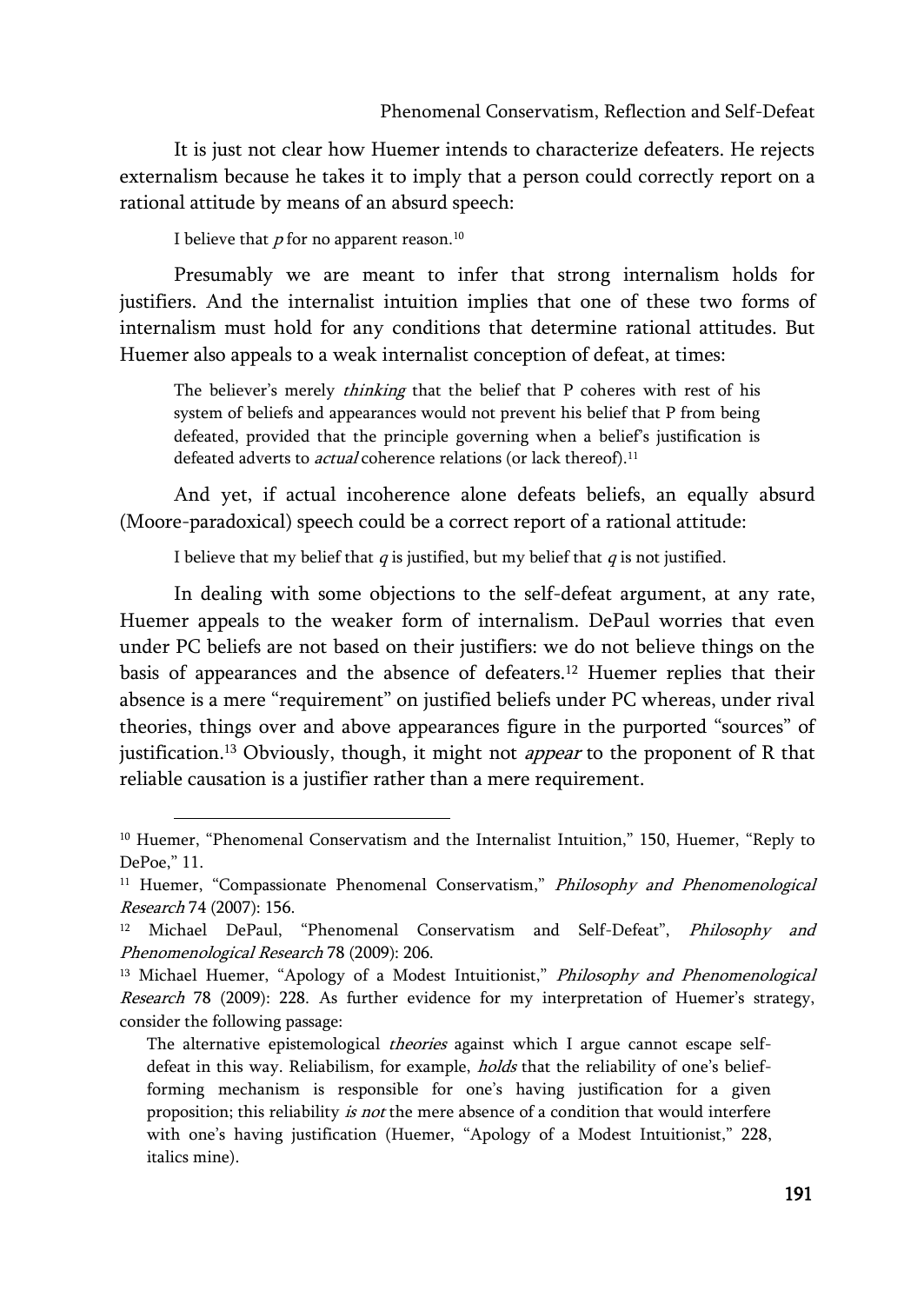Mizrahi constructs rival self-defeat arguments and asks why we should not accept one of these others rather than Huemer's argument for belief in PC.<sup>14</sup> Huemer claims that any rival argument has a "false and implausible" premise, for instance the premise that beliefs are based on externalist evidence. Consider "some reasonable candidate for justified belief, say the belief that  $2 + 1 = 3$ ," and "you are just going to find it plausible that it is based on the appearance that 2 + 1 =  $3^{\circ}.{}^{15}$ But it would be absurd for Huemer to claim that, when Mizrahi was writing his paper, it *already* appeared to him that every other theory about the basis of belief was false and implausible, or less plausible than P1. (He is not accusing all of his opponents of bad faith, I assume.)

In these replies, Huemer appears to be appealing to claims about how things would appear to an otherwise fully rational thinker who believed some rival theory: *she* would have grounds for doubting that she knew the theory, even if it does not appear to some actual proponents of rival theories that there is any reason for doubt. And he takes these considerations to imply SD. In the next section, I consider a self-defeat argument along these lines. I conclude that it may succeed, but only if the same kind of argument makes it self-defeating to believe PC (or to believe that the self-defeat argument is a reason for believing PC).

## 4. SD and Weak Internalism

Consider a weak internalist condition on grounds:

S has grounds for attitude A with respect to  $p$  only if it appears to S that  $q$  and its appearing to S that  $q$  makes A rational for S with respect to  $p$ .

And a corresponding condition on self-defeating belief:

S's belief that  $p$  is self-defeating only if (at least partly) in virtue of S's belief that  $p$ , it appears to S that  $q$  and its appearing to S that  $q$  makes it doubtful that S knows that p.

These conditions invoke objective rational relations that may not make any difference to how things appear to a given subject. We might think of these relations in terms of the attitudes of an ideal thinker. Suppose that it appears to an

1

These do not seem to be claims about what *reliabilists* hold, or how things actually appear to them. Instead, they seem to be claims about conceptual or metaphysical facts that might make no difference to the phenomenology of his opponents.

<sup>&</sup>lt;sup>14</sup> Moti Mizrahi, "Phenomenal Conservatism, Justification and Self-Defeat," Logos & Episteme 5 (214): 103-110.

<sup>&</sup>lt;sup>15</sup> Michael Huemer, "Alternative Self-Defeat Arguments: A Reply to Mizrahi," Logos & Episteme 5 (2014): 227.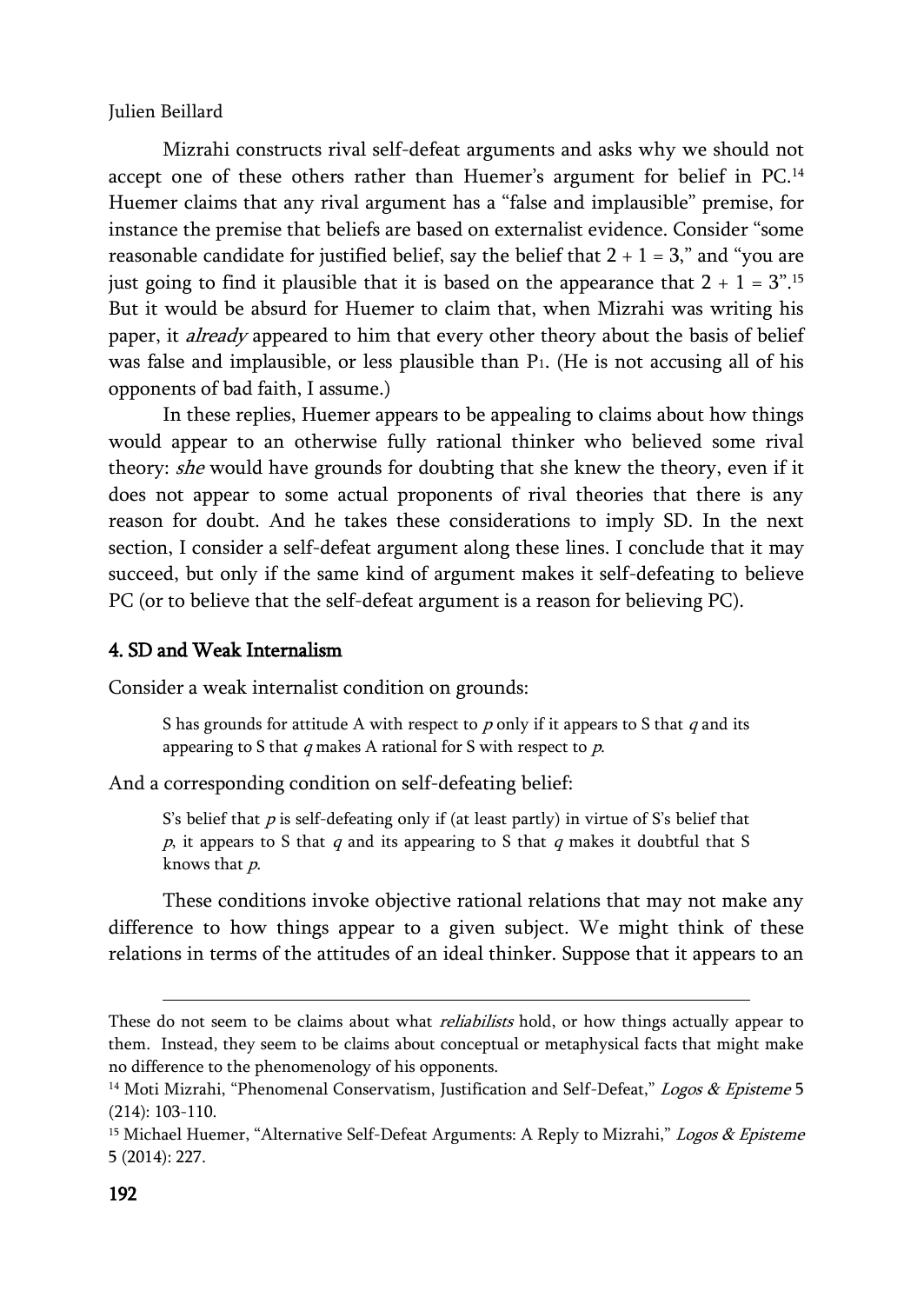actual subject that  $q$ . Then its appearing to S that  $q$  will (objectively) make it doubtful that S knows that  $p$  if and only if, for some otherwise fully rational thinker T in a situation relevantly similar to the situation of S, it appears to T that its appearing that  $q$  makes it doubtful that  $T$  knows that  $p$ .

Needless to say, this is just a sketch of a kind of internalism about justification. But I hope that the basic idea is clear enough for our purposes. The idea is that the subject may not be fully (consciously) aware of the epistemic significance of the facts about how things appear to her. Some appearance or group of appearances that figures in her phenomenology may in fact make it doubtful that some belief of hers is knowledge even though it does not appear to her that she has any reason for doubt. This is still an internalist position, insofar as the facts about justified belief or rational attitudes more generally are always supervenient on appearances.

Imagine an ideally rational proponent of R: she is as rational as anyone who believed R could be. Belief in R is self-defeating under weak internalism if it would appear to her that something made it doubtful that her belief in R was an item of knowledge. The first phase of the self-defeat argument might then be taken to represent grounds for doubt that the ideal thinker would acquire, on reflection. Her reasoning might be represented roughly as follows:

 $(P_1^*)$  It appears to her that beliefs are based only on appearances.

(P2\*) It appears to her that justified beliefs are based on their justifiers.

(SD\*) It appears to her that, if R is true, her belief in R is unjustified.

SD\* might well imply SD, and the final conclusion that belief in PC is justified. The self-defeat argument has some force on this interpretation.

 $P_1^*$  is plausible. Perhaps it appears to me that I base some belief on a memory. But will it not appear to me, on further reflection, that my belief is really based on various appearances? It appears to me that I remember, that my memories are probably veridical, and so on. Even if I take my belief to be based on acquaintance, I should allow that acquaintance serves as a basis only when it is (or causes) some relevant kind of appearance.<sup>16</sup> An ideal thinker might well accept this line of thought, anyway.  $P_2^*$  is also plausible. Perhaps some of my unreflective beliefs are justified though it does not appear to me that anything justifies them. (Because it does not appear to me that I have these beliefs or it does not occur to

 $16$  Here my point is that acquaintance does not ensure that the subject knows anything about the object of her awareness, unless the object is a mere appearance. Huemer says similar things about acquaintance ("Reply to DePoe," 1-13).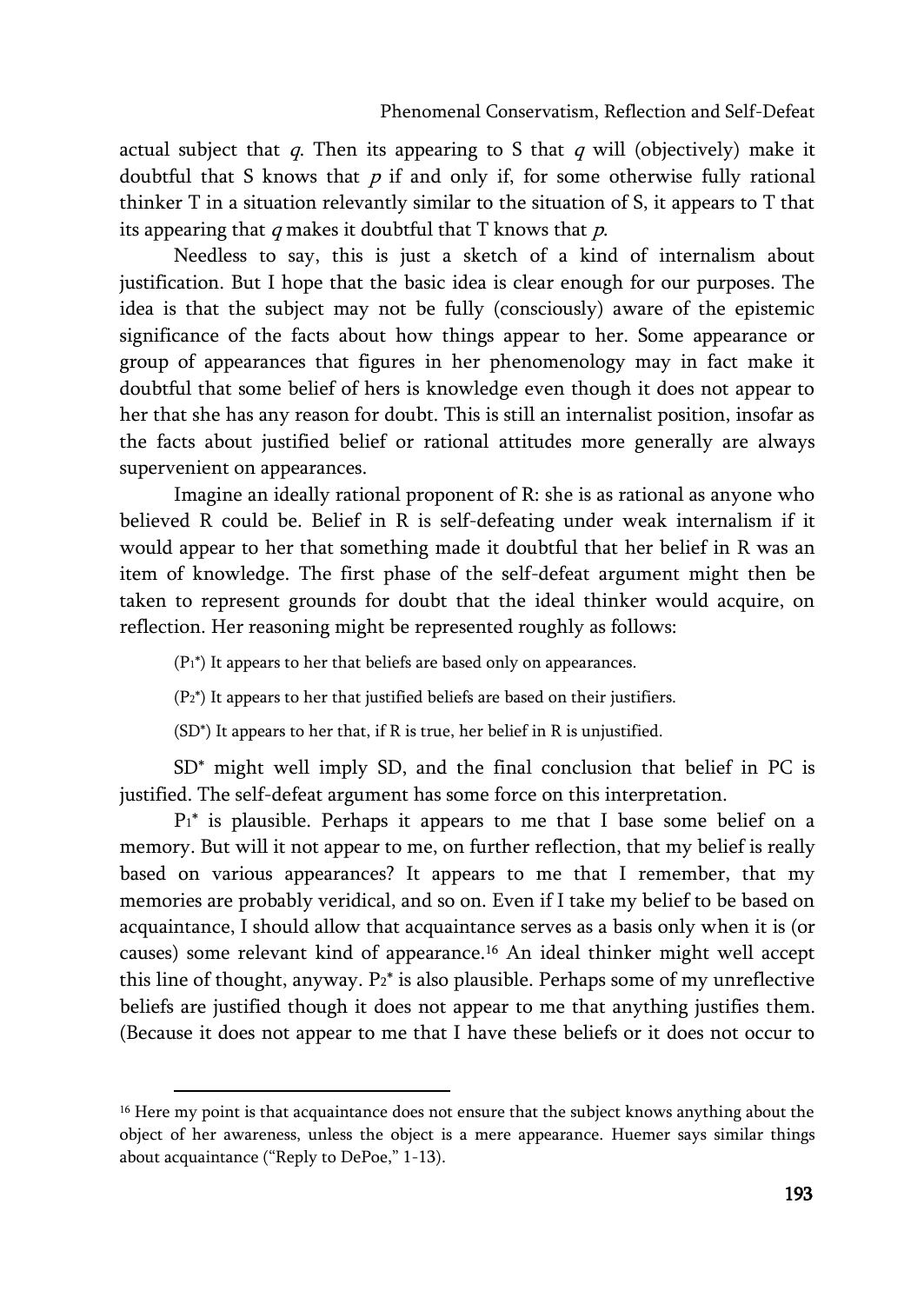me to consider their epistemic status.<sup>17</sup>) Plausibly, though, any justified *reflective* belief of mine appears to me to be justified. It appears to me that there is a reason for my belief, and that I *have* a reason – and, therefore, that I base my belief on its justifier.

An ideal thinker might infer (from  $P_1$ ) that her belief in R is based only on appearances and (from R) that reliable causation justifies any justified belief. Then she might infer that her belief is not based on its justifier and (from P2) that her belief in R cannot be both true and justified. In other words, her reason for believing R, consisting merely in some set of appearances, could not appear to her to be the reason, given her belief in R. She would then have to give up her belief, on pain of having to make an absurd (Moore-paradoxical) speech:

I believe R for a *merely* apparent reason.

Since she would now have grounds for doubting that she knows R, generated in part by her belief in R, her belief in R turns out to be self-defeating. If the rational attitude of any proponent of R is hers, belief in R is always selfdefeating. Generalizing, it does seem that an argument along these lines supports SD.

But the argument is not decisive. Why must an ideal proponent of R believe that reliable causation justifies her belief? Perhaps she takes it to be a mere requirement on justification: she thinks that mere appearances are justifiers, but only when those appearances (or beliefs based on them) are reliably caused. Perhaps it appears to her that R is true, and that she bases her belief in R on that appearance, and it also appears to her that the faculties or processes that make it appear to her that R is true are reliable, and that the faculties that make it appear to her that those faculties are reliable are themselves reliable, and so on. She does not seem to be under any rational pressure to doubt that her belief could be both true and justified.

But this second scenario generates a different problem. Notice that the nature of an apparent reason – or its apparent nature – depends on the reflective state of the ideal thinker. When she initially reflects, it may appear to her that there is a reason for her belief in R given merely that it appears to her that some appearance justifies it. But when she reflects further, in light of her belief that

 $17$  I agree with Huemer that a statement such as 'I believe that p for no apparent reason' could not be a correct report of a rational state of mind. But although the report is irrational, what is reported need not be. If the subject is not even aware of having a certain belief, or if she is aware of having it but fails to reflect on its epistemic status, she need not be aware of anything that appears to her to justify the belief. (And in that case she is not in a position to report on her epistemic situation with respect to that belief.)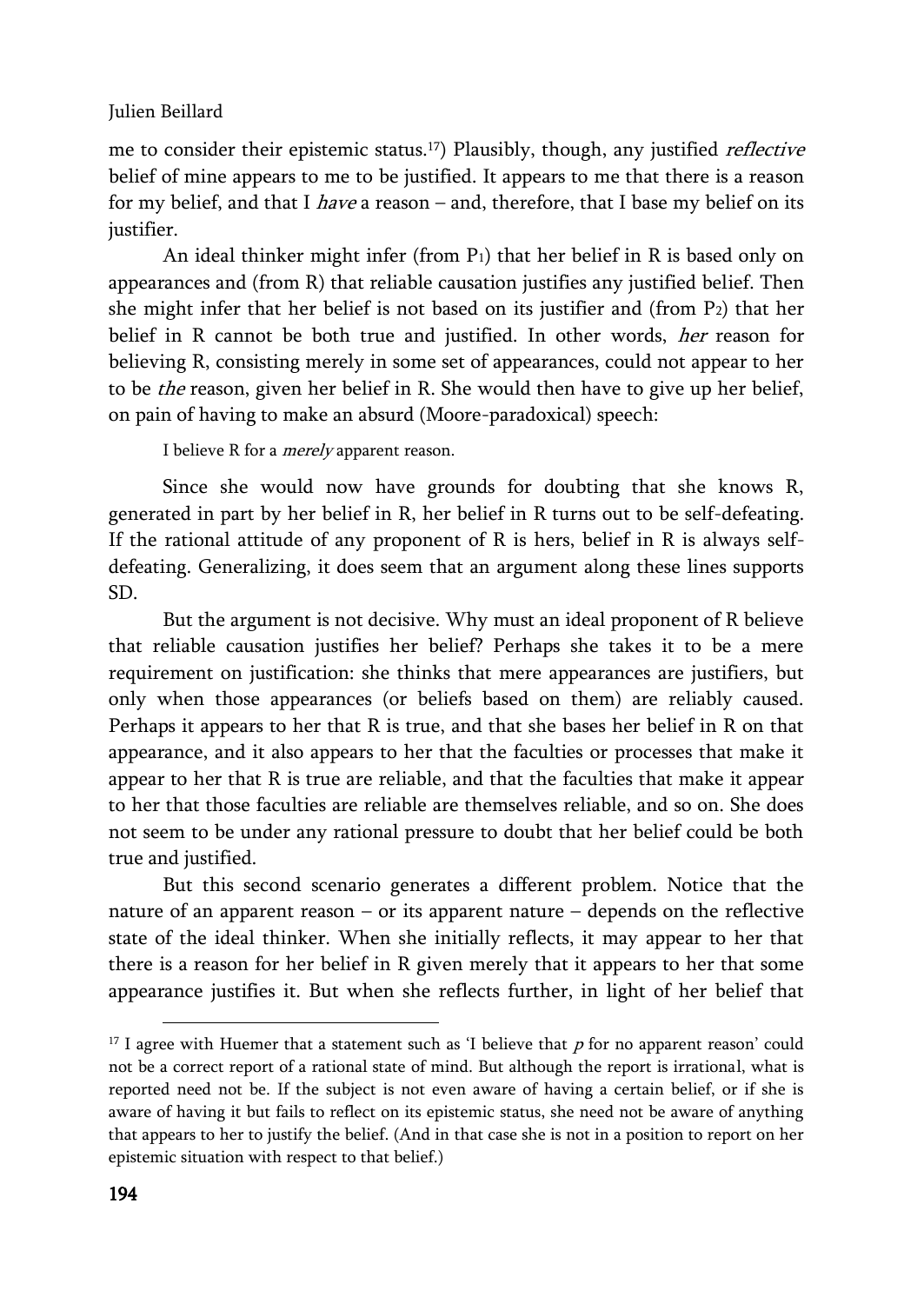reliable causation *enables* some appearances to act as justifiers, it appears to her that there is a reason for her belief in R only if it also appears to her that the enabling condition holds.

DePaul was right to claim that people do not always base their justified beliefs on appearances and the absence of defeaters. Still, a rational thinker who believes that there are enabling conditions (or other 'mere requirements' on justified belief) will base some of her reflective beliefs in part on the apparent absence of defeaters – the apparent presence of any enabling conditions, for example. If an ideal thinker believes that her belief in R is justified, she believes that some set of appearances is enabled to act as a justifier for that belief. And she believes this only if she believes

(FR) Some of my faculties are reliable.

How could she believe FR, though?

Perhaps it appears to her that FR is true, and that there is no defeater for her belief in FR. On reflection, she will have to believe that something enables this pair of appearances to justify her belief in FR. She might believe that because it appears to her that the pair is enabled, and that something enables that appearance, and so on ad infinitum. But why should she believe that any facts about how things appear to her are ever enabled to justify any belief of hers?

If the reason is dependent on a prior belief in FR itself, she relies on an inference that appears to her to be viciously circular (because it is). If she does not rely on a prior belief in FR, she relies on an inference that appears to her to be invalid (because it is). After all, R implies that the mere fact that it *appears* to her that some of her faculties of hers are reliable does not ensure the sheer objective fact that some of her faculties are reliable. And R implies that the first fact does not count rationally in favor of any belief, to any degree, in the absence of the second. So if she takes facts about how things appear to her to make FR certain or merely probable or plausible, without yet believing FR, she bases her belief in FR on facts that she herself is bound to regard as being simply irrelevant to the epistemic status of any belief.

The same problem arises if she takes herself to have some purely a priori reason for believing FR. She might believe that there is some epistemic norm to the effect that belief in FR is permissible or obligatory, for example, or that it would be self-defeating not to believe FR. But if she believes that such a belief justifies her belief in FR, she relies on an inference that appears to her to be viciously circular or invalid. Given her belief in  $P_1$  this belief about her reason for believing FR rationally commits her to a further belief: the belief that the mere fact that some (apparently) true proposition *appears* to her to justify her belief in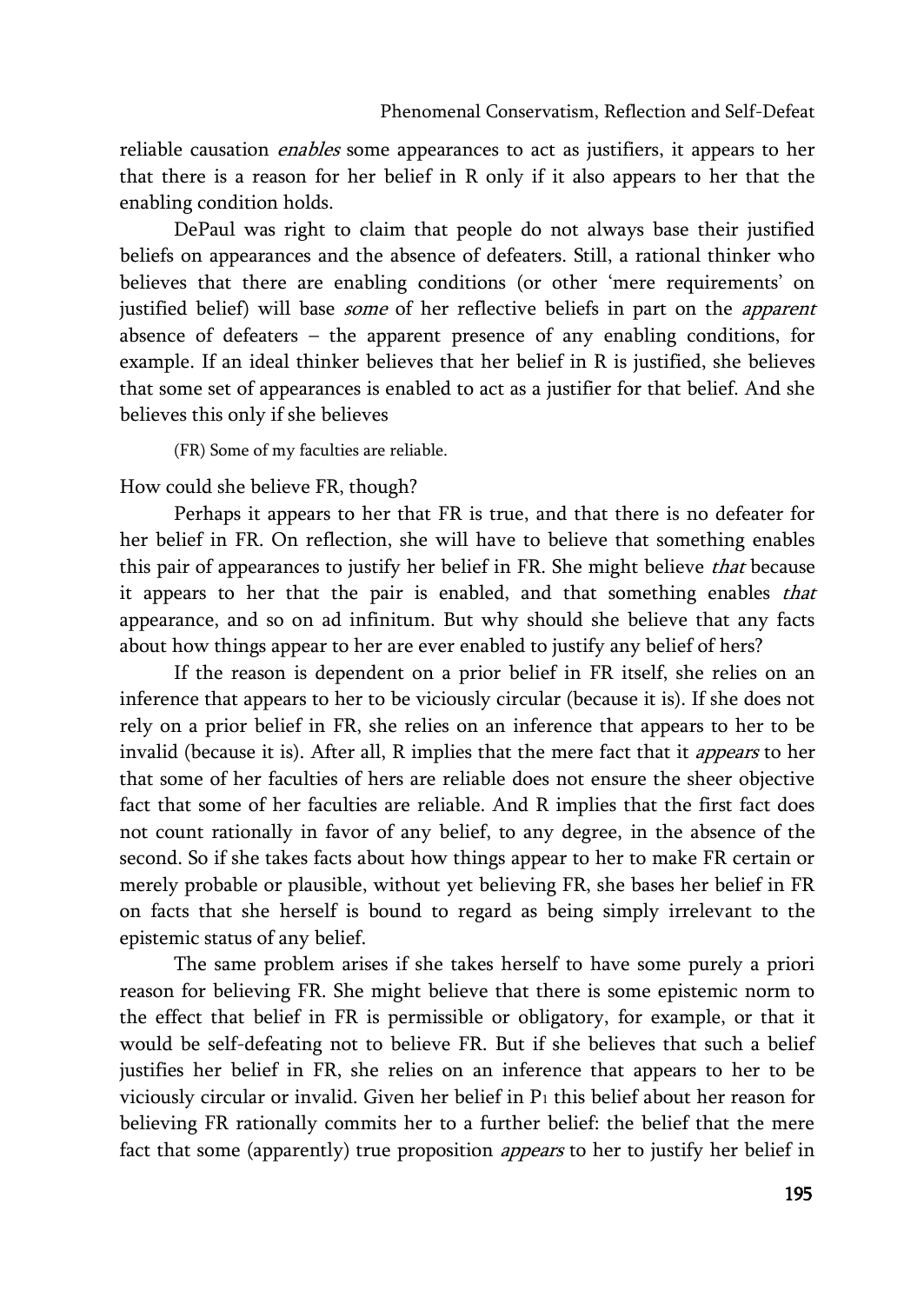FR really does justify that belief, regardless of any objective facts about causation. But given her belief in R, this further belief will appear to her to be unjustified, unless she already believes FR.

So an ideal thinker might well have grounds for doubting that she knew FR and, given her belief in R, these would also appear to her to be grounds for doubting that she knew R. Since these grounds would be generated in part by her belief in R, the belief would be self-defeating. If the rational attitude of any proponent of R is the attitude that she would have in his epistemic situation, belief in R is self-defeating. And it seems that all rival theories are similar to theory R in this respect. If they are, SD seems plausible under weak internalism.

There are ways to resist this argument, of course. I will not try to nail down its conclusion. In fact, I will argue shortly that proponents of PC should reject it. But I want to pause here to forestall a possible misunderstanding. It may be objected that the argument begs the question insofar as it depends on internalist intuitions about rational attitudes. In effect, the argument appeals to some ideal of reflective equilibrium. And yet, under R or some other forms of externalism, there seems to be no such constraint on the rational attitudes. Perhaps an ideally rational thinker is simply one whose cognitive faculties always produce true beliefs.

First of all, it seems fair to reply that it is precisely this implication (or seeming implication) that makes externalism so counter-intuitive. So the argument may be understood as an appeal to widely shared pre-theoretical intuitions or, for that matter, a shared understanding of rationality or justification. (If the very idea of justification is an internalist idea, any correct objection to externalism will 'beg the question' in some unobjectionable sense.) After all, the behavior of externalists suggests that they too accept that reflective equilibrium is a rational ideal. In arguing for externalism, they regularly appeal to considerations of coherence. Moreover, in arguing for externalism, or defending it against objections, they appear to take for granted that their own belief in externalism is subject to some kind of 'internalist' norm.<sup>18</sup>

In any case, I am mainly interested here in the question of whether those of us who are inclined to grant the internalist intuitions that Huemer cites in support

<sup>&</sup>lt;sup>18</sup> Imagine an externalist who reports that, although the self-defeat argument appears to her to prove that her own epistemological beliefs are unjustified, it appears to her that that fact makes no difference to the rational status of her belief in externalism. Perhaps she adds that the fact that the first fact appears to her to make no difference also appears to her to make no difference. Even most externalists will surely have to agree that this line of thought does not seem to be a rational response to the self-defeat argument.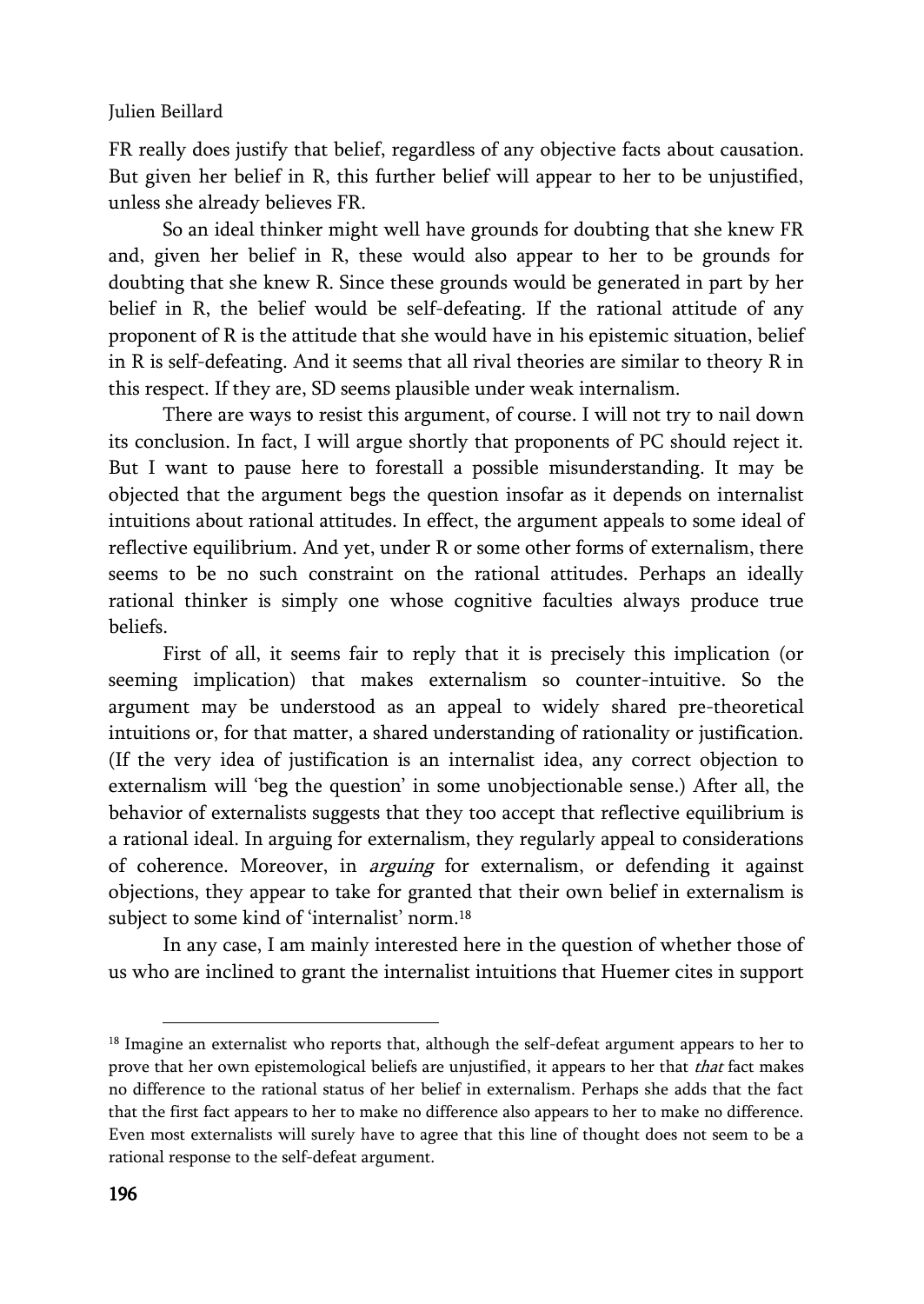of PC can rationally accept the self-defeat argument. Even if proponents of rival theories may legitimately charge that this version of the argument begs the question, this issue can be set aside. What I hope to establish here is not that belief in any rival theory is self-defeating, or that it is not, but instead that  $-$  given these basic internalist intuitions  $-$  it is self-defeating to *believe on the basis of that* argument that belief in any rival theory is self-defeating. The weak internalist self-defeat argument may be sound, but phenomenal conservatives cannot make use of this argument without self-defeat. In the next section I develop my argument for this conclusion, and suggest a better self-defeat argument for (belief in) PC and strong internalism.

#### 5. A Better Self-Defeat Argument

Earlier I suggested that the weak internalist self-defeat argument against belief in theory R can be generalized. For under any rival theory, justification depends on something over and above all facts about how things appear to the subject – and, crucially, all facts about the apparent epistemic significance of those facts. Inevitably, an ideal proponent of any rival theory will find on reflection that any apparent reason for her belief in that theory is not the (or a) real or adequate reason, and this will appear to her to make it doubtful that she knows the theory.

Notice that, if this reasoning is sound, it holds not only for belief in any externalist theory but also for belief in any theory other than strong internalist PC (i.e., the conjunction of PC and the strong internalist condition on grounds). Thus, imagine an ideal proponent of PC and weak internalism. She wonders what justifies her belief in PC. Given her belief in weak internalism, she believes that her belief in PC is justified only if it would not appear to an ideal thinker in her epistemic situation that anything made it doubtful that her belief in PC was an item of knowledge. On reflection, her belief will appear to her to be based on a merely apparent reason: it will appear to her that, in holding the belief, she is at least rationally committed to an inference that is either viciously circular or invalid.

Perhaps it does not appear to her that she has any reason for doubting that her belief in PC is an item of knowledge, and it appears to her that she is an ideal thinker. But now, if she bases her belief in PC on these facts about how things appear to her – inferring that it would not appear to an ideal thinker that anything made it doubtful that her belief in PC was knowledge – without relying on a prior belief in PC, it will appear to her that the inference is invalid. (It obviously is invalid.) But if instead she does rely on some prior belief in PC, the inference will appear to her to be viciously circular.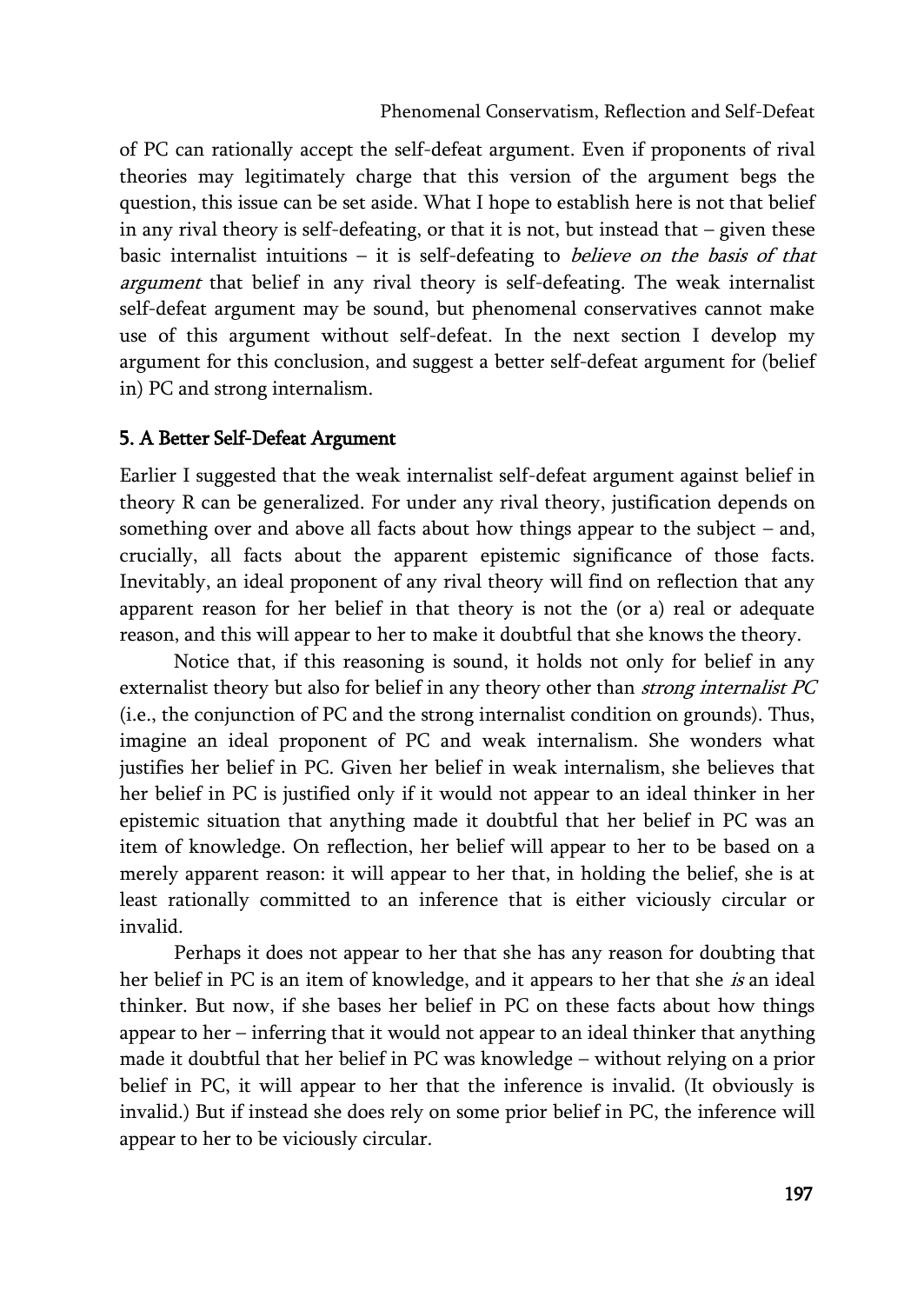Her belief that she is justified in believing PC is itself justified only if she is justified in believing

(IT) I am an ideal thinker.

And it seems that, under weak internalism, the epistemic situation of the ideal phenomenal conservative with respect to IT is no better than that of the ideal reliabilist with respect to FR. If she takes herself to believe IT simply because it appears to her that IT is true, or it appears to her that it appears to her that IT is true in the absence of defeaters, she bases her belief on something that she herself has no reason to regard as a *real* reason. And if she takes some such set of appearances to constitute a real reason for her belief in IT, such that her belief in PC appears to her even on epistemological reflection to be based on a real reason, she is rationally committed to PC and strong internalism. Since an ideal thinker would appreciate this problem, it seems that an ideal proponent of PC would have to accept strong internalism. But then she would also have to reject SD, and the weak internalist self-defeat argument sketched in the last section.

I take these considerations to suggest a better self-defeat argument for (belief in) strong internalist PC. Unlike Huemer's argument, mine does not aim to establish that belief in any rival theory is self-defeating but rather that such a belief will *become* self-defeating if the subject accepts certain intuitions and then reflects properly on the epistemic status of her own beliefs about justified belief. Once she reflects, she will have strong internalist grounds for doubting that her belief in the rival theory is an item of knowledge, generated in part by that same belief of hers, although she may be justified in holding that belief if she never reflects on its epistemic status (or if she reflects improperly). So in that respect my position is weaker than his. But, unlike his argument, mine aims to establish that belief in any rival theory *including* belief in a weak(er) internalist formulation of PC itself will become self-defeating in that case. So in that respect my position is stronger than his.

The argument may be stated roughly as follows:

(P1) Beliefs are based only on appearances.

(P2) Justified beliefs are based on their justifiers.

(SD<sup>\*</sup>) If strong internalist PC is inconsistent with  $t$ , the belief that  $t$  becomes selfdefeating when the subject reflects properly on the epistemic status of her belief (and believes that the apparent reasons for her own justified beliefs must be real reasons).

The argument is not open to the objections urged earlier against other versions of the self-defeat argument, and it seems to fit well with pre-theoretical